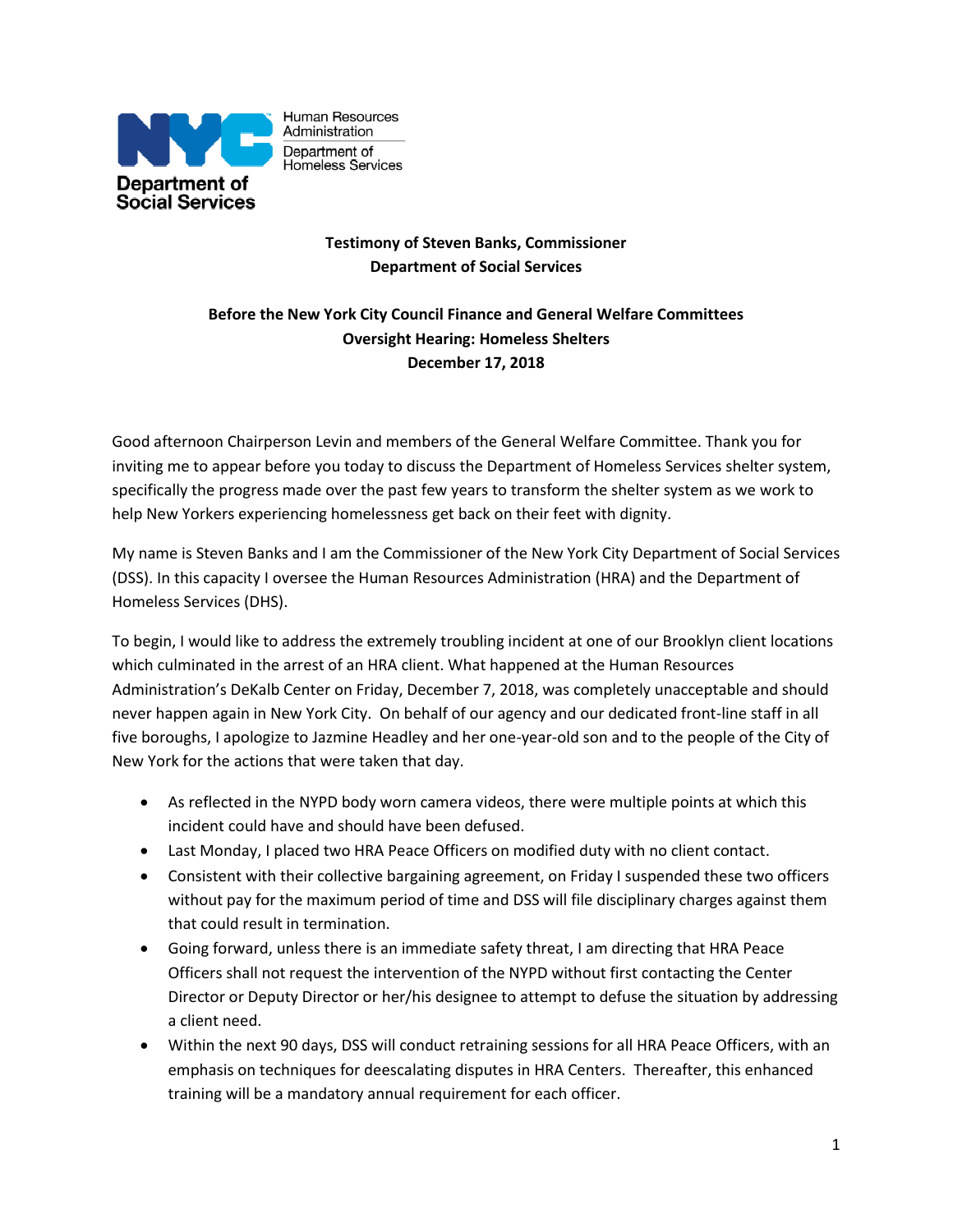- I intend to attend each of these retraining sessions to speak to the HRA Peace Officers regarding the importance of deescalating disputes.
- DSS has directed the City's contracted security services vendor to provide retraining sessions for all security guards assigned to HRA Centers, with an emphasis on techniques for deescalating disputes in HRA Centers. Thereafter, this training will be a mandatory annual requirement for any contracted security officer assigned to an HRA office.
- In addition to existing DSS customer service staff training, DSS has requested and received an OMB funding commitment to develop implicit bias training for all 17,000 DSS staff members to promote diversity in the workplace and dignity-centered client services.
- Building on its reforms through which 85% of SNAP/food stamps applications and recertifications are submitted online without the need for clients to come into an HRA Center, HRA will continue to move forward with expanding online access for cash assistance clients, subject to any necessary State approvals.
- Together with the NYPD Commissioner, we will take the following actions:
	- $\circ$  The NYPD and DSS will develop a protocol for determining appropriate instances in which HRA Peace Officers in HRA Centers should seek the assistance of the NYPD.
	- o The NYPD and DSS will develop a protocol to deploy an NYPD supervisor to be part of the NYPD response team for such HRA assistance requests.
	- $\circ$  The NYPD and DSS will develop a protocol for transferring control of an incident to the NYPD when the NYPD arrives at an HRA Center.

## **A System Built Up Over Time**

I would like to begin my testimony today by briefly providing some historical context of the shelter system that built up haphazardly over the past four decades. From 1994 to 2014, the shelter population in NYC increased 115 percent. And between 2011 and 2014, following the abrupt end to the Advantage rental assistance program, the DHS census increased by 38 percent. During this same time, New York City faced increasing economic inequality as a result of stagnant wages, a lack of affordable housing, and an increased cost of living – rents increased more than 18% while wages increased by less than 5% and 150,000 rent regulated apartments were lost. The resulting dramatic increase in the shelter population coupled with underinvestment created real challenges as DHS and the agency's not-for-profit partners worked to adequately ensure safe, clean, and secure conditions.

While we know there is much work to be done, the data shows that our strategies to address this crisis that has built up over 40 years are beginning to take hold:

- Prevention first evictions by City Marshals are down by 27% since 2013 through our investments in tenant legal services and rent arrears payments.
- Addressing street homelessness more than 2,000 individuals have come in off the street and remained off since we implemented HOME-STAT in 2016.
- Expanding social services rehousing initiatives since 2014, more than 100,000 men, women and children have moved out of shelter or averted homelessness altogether through our new rental assistance and other rehousing programs.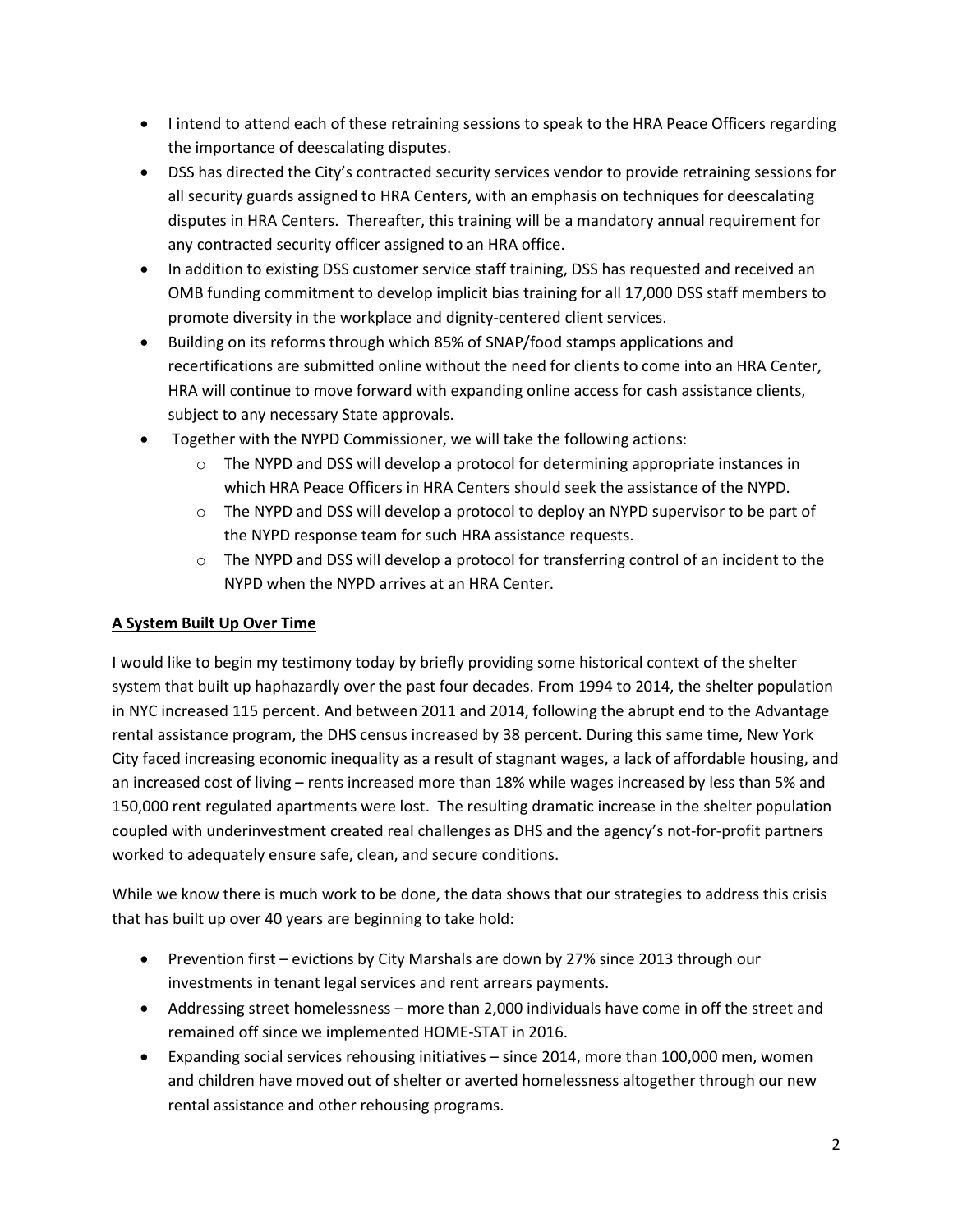Transforming the approach to providing shelter and services – last year the DHS shelter census was flat year over year for the first time in a decade, and this year it is essentially flat again despite providing shelter to more than 500 Puerto Rican evacuees whom the Trump Administration abandoned. And we have reduced the DHS shelter footprint from 648 shelter sites reported in *Turning the Tide* to 464 today, and we have sited 29 new borough-based shelters, with 18 already operating.

With respect to shelter conditions specifically, the Administration has set out to address the cumulative impact of years of underinvestment in shelter maintenance, security, and client services. Following the 90-day review of homeless services in 2016, we developed and are currently implementing comprehensive reforms to transform the City's approach to providing services and shelter to New Yorkers experiencing homelessness.

## **A Multifaceted Strategy: Immediate and Long-term Efforts**

In order to address both the immediate and long-term needs of shelter infrastructure and to maximize our efforts as we help homeless families and individuals get back on their feet, we employed a multifaceted approach through which we engaged in rapid-response efforts to immediately address and improve conditions in shelters, while simultaneously working to raise the bar and strengthen the agency from top to bottom.

Since the 90-day review in 2016, the Administration has reduced building violations and is working to create a safe and dignified physical environment in shelter. We are making progress towards this goal by:

- Committing to get out of 360 cluster sites and commercial hotel locations, with a priority to exit cluster sites with the worst physical infrastructure.
	- $\circ$  Since January 2016, the City has closed more than 1,800 cluster units, including transitioning roughly 300 units at a handful of cluster sites to operate as State-licensed Tier II non-profit shelters — representing a more than 50% reduction in the Cluster Site program citywide. The City was managing 3,658 cluster units on January 1, 2016. As of October 31, 2018, the City is utilizing fewer than 1,800 cluster units as shelter and continues closing cluster units at a rapid pace.
	- $\circ$  Earlier this month, we announced that the City is concluding an agreement for the acquisition and conversion of nearly 500 cluster units across 17 buildings into permanent affordable housing for over 1,000 New Yorkers in need, as part of this Administration's broader initiative to address homelessness in New York City.
- Expanding the shelter repair squad, a multi-agency task force to inspect shelters and repair building code violations.
	- $\circ$  As a result of more comprehensive inspections, partnering with all four inspection agencies (DOB, HPD, FDNY, DOHMH) to undertake coordinated inspections of all shelter buildings, we have identified and remediated more violations than ever before. Over the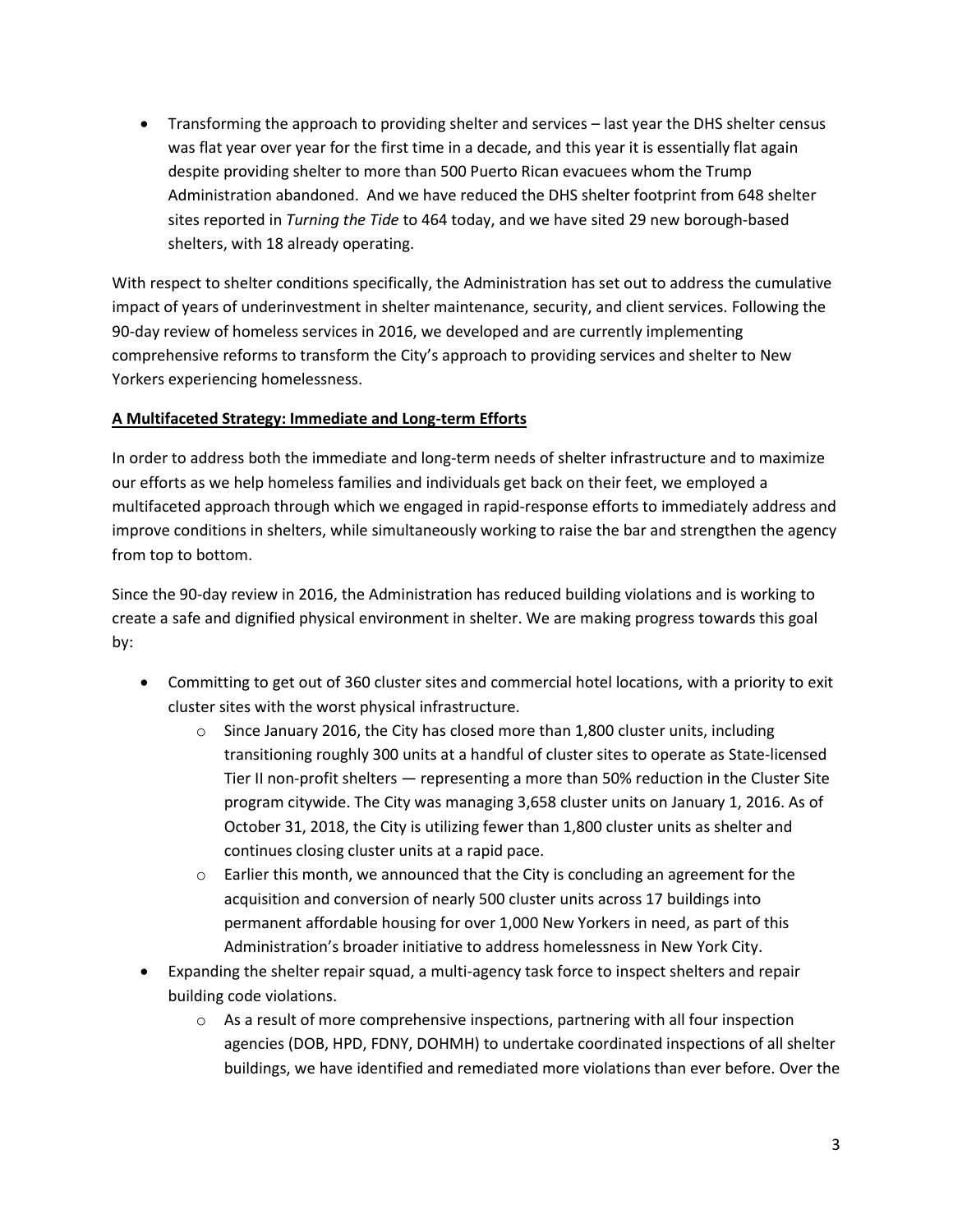last three years, the City and shelter providers have addressed more than 25,000 violations.

- o Since 2015, unremediated violations within DHS shelters have reduced by 86%.
- Building and instituting a system which allows the inspection agencies to efficiently track building code violations across all shelter buildings.
	- $\circ$  This system provides an expansive view of the shelter system as a whole and allows DHS to communicate meaningful data about shelter conditions and amenities, both internally and across city and state agencies.
- Developing and publishing the shelter repair scorecard: a monthly public report on all unremediated violations and conditions present within DHS shelter buildings.
- Significantly increasing investments in capital repairs and significantly increasing investments in our not-for-profit partners so that providers are more readily able to address issues in their buildings.
	- $\circ$  We have invested \$600 million over 10 years to expand capacity and improve physical conditions at family and adult shelters.

These efforts are part of DHS's overall strategy to raise the bar for shelter performance, strengthen the agency through effective policies, procedures, and data, and to expand and improve shelter capacity. With this framework in place, we and our partners are committed to delivering the best services possible for New Yorkers experiencing homelessness, so they can get back on their feet as quickly as possible.

## *Getting Out of Clusters*

Last year, we announced *Turning the Tide*, the Mayor's plan to transform the City's approach to providing shelter. The plan puts people and communities first by ending the use of decades-old stopgap measures, like cluster shelter sites and commercial hotel rooms, and instead opening a smaller number of new borough-based shelters to help families and individuals stay connected to the anchors of life such as schools, jobs, health care, families and houses of worship—as they get back on their feet.

The City's effort to get out of clusters is a key component to improving the lives of New Yorkers experiencing homeless, as 2015 data showed that approximately 70 percent of building violations were found at cluster sites. Moreover, we have prioritized closing the clusters with the worst violations to address the most pressing infrastructural issues. As I noted above, we have exited more than 50% of cluster units and we are on pace to end the use of cluster units as shelter by our end of 2021 deadline.

As part of the implementation of the *Turning the Tide* plan, the Administration is proceeding with an initiative to convert cluster shelter units to permanent housing, including through eminent domain if necessary, to help end the 18-year-old cluster program. As the first part of this effort, we announced earlier this month that the Administration is moving forward to finance the acquisition of 17 cluster buildings by trusted locally-based not-for-profit developers, who will rehabilitate the sites working with the City's Department of Housing and Preservation and Development (HPD) and create affordable housing for homeless families. The cluster buildings included in this first phase of conversion to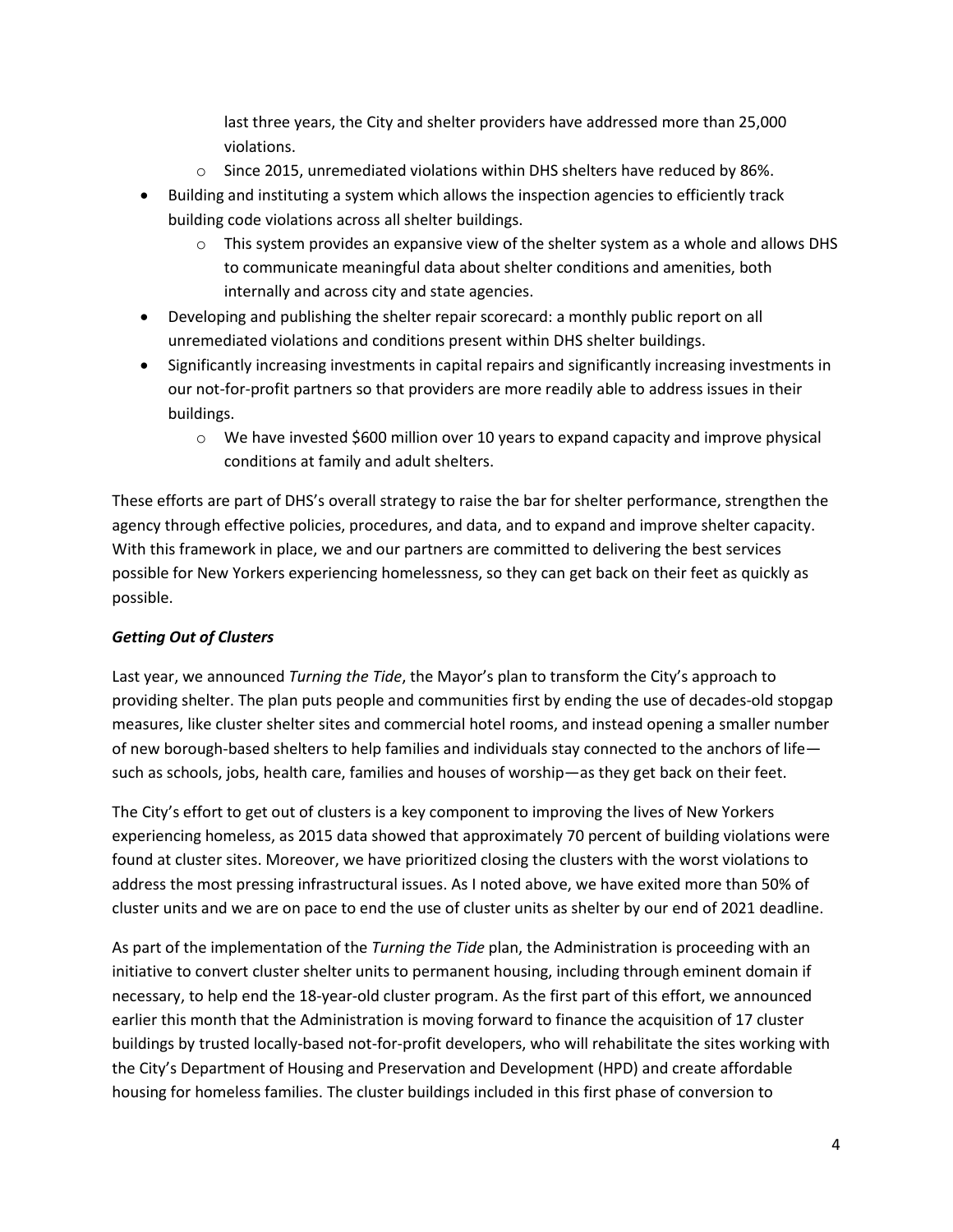permanent housing will help nearly 500 families, including more than 1,000 people, experiencing homelessness secure permanent affordable housing. We expect to finalize this first phase in early 2019.

When these sites transition to not-for-profit ownership, the new not-for-profit owners will enter into a regulatory agreement with HPD to ensure the long-term affordability of the former cluster housing for homeless families and other low-income New Yorkers. At this point, homeless families residing at these locations eligible for rental assistance and prepared for housing permanency will be offered the opportunity to remain as tenants with a new rent-stabilized lease should they wish to remain in the building. Additionally, all non-cluster tenants living in a cluster building at the time of purchase will be able to remain in their apartments with rent-stabilized leases and additional protections under HPD's regulatory agreement.

This recent agreement is a testament to the potential for success in transitioning cluster sites into affordable permanent housing through a negotiated resolution. And we are working on additional conversions. If negotiations to finance the purchase of additional cluster buildings for permanent housing are not successful, the eminent domain tool remains on the table as an option to acquire additional locations.

## *Clearing Building Code Violations*

Complementary to the plan of getting out of cluster sites are our efforts to ensure clients can safely access services in traditional shelters by identifying and mitigating building violations.

The Mayor established the Shelter Repair Squad as a multi-agency task force to inspect shelter buildings and repair building code violations. The task force is comprised of the Fire Department (FDNY), the Department of Buildings (DOB), the Department of Housing Preservation and Development (HPD), the Department of Health and Mental Hygiene (DOHMH) and the Department of Homeless Services (DHS). Each agency has assigned teams to the Shelter Repair Squad for both inspection and repair. And through this task force, skilled trades and inspection personnel are deployed to address violations and accelerate critical repairs at homeless shelters citywide.

At least two times per year, each agency will inspect facilities for code violations and inform providers of the results. Efforts are coordinated between agencies to maximize the efficiency of inspections, minimize duplication of efforts across teams and agencies, and reduce the burden of frequent inspections.

At DHS, we also conduct Routine Site Review Inspections (RSRIs) to identify both direct violations as well as conditions that may become problematic over time. RSRIs assist us in identifying and mitigating the most immediate safety hazards, while also providing an opportunity to conduct preventive maintenance and minimize the number of units placed off-line at a given time. During the RSRI, a DHS inspector is accompanied by the landlord, building manager, shelter director, head of maintenance, security, owner representative, caseworker, and/or other managerial staff. If any conditions are deemed hazardous or dangerous, the inspector immediately notifies those who are part of the walkthrough. Upon receiving an email of the RSRI results, the provider has 24 hours to address severe deficiencies in the building's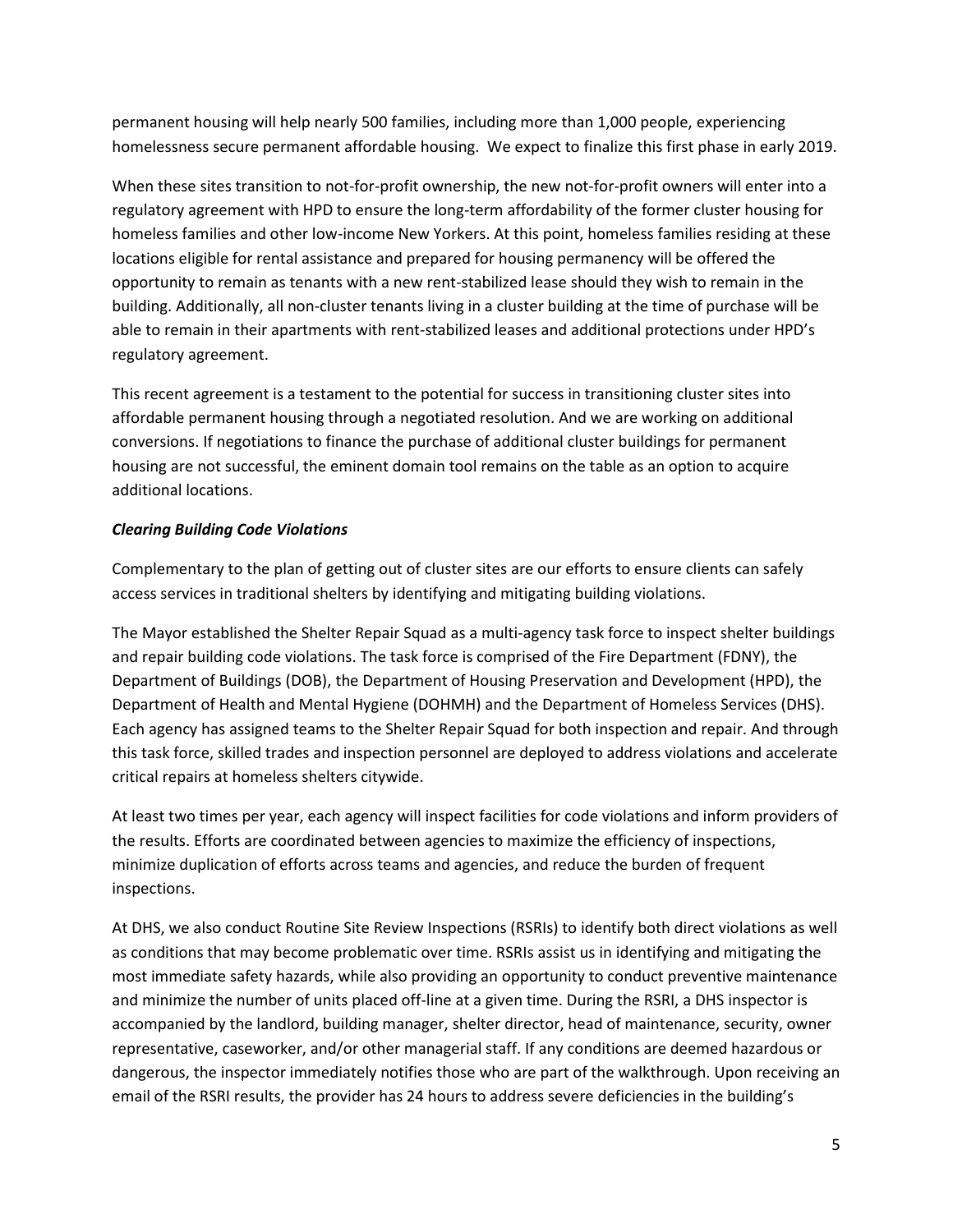infrastructure. The RSRI report provides sufficient detail to help the providers develop and implement a remediation plan for the identified building conditions that require attention.

The Shelter Director also submits a Corrective Action Plan (CAP) to DHS, which informs next steps to address the conditions identified in the RSRI at the shelter. Multiple re-inspections are conducted throughout the process of completing a CAP, which occur prior to the next scheduled RSRI inspection.

In this way, when the inspectors perform the next RSRI, the action plan informs the walkthrough so that they can ensure all identified needs have been addressed. This inspection system allows city agencies to work with shelter providers to identify building issues, immediately address dangerous or hazardous conditions, prevent deeper infrastructural issues, and follow through to improve the conditions of each shelter.

The Shelter Repair Squad is a prime example of interagency collaboration to address longstanding issues across the shelter system. In the first year of this program, more than 12,000 building violations were corrected. And applying lessons learned from the first year, the administration announced in 2016 the rollout of the Shelter Repair Squad 2.0. As we have reported previously, the Shelter Repair Squad conducted more than 42,000 shelter inspections from 2015-2017, reducing violations that went unaddressed for many years by 86 percent. Today, many of the remaining repairs involve normal wear and tear, and capital projects which we are funding and will be discussed later in this testimony.

During the 90-day review in February of 2016, the City also established a shelter hotline to enable shelter residents to formally communicate issues about shelter conditions. This not only provides an empowering avenue through which shelter clients can become involved in improving shelter conditions, but it also helps us keep our ear to the ground and identify potential conditions that require attention.

## *Tracking Progress through the Shelter Repair Scorecard*

Another critical component of the Shelter Repair Squad is the ability for the City to track all shelter building violations, along with measuring the progress made towards ameliorating the identified issues. To drive this task, the City developed a system to report on all city shelters and every violation attributed to each building. Essentially, this acts as a real time tracker for shelter building violations, allowing the City to appropriately allocate Shelter Repair Squad staff to work with providers to inspect buildings and develop and implement remediation plans. As a testament to the utility of this system, the framework has since been adopted by the State to develop their Shelter Management System (SMS), which allows our oversight agency to more efficiently monitor building systems by tracking the status, remediation, and lifecycle of deficiencies and their responses by providers and users.

Information is aggregated from various sources available to DHS to provide a central clearinghouse where users retrieve information about shelters or evaluate and track the status of repairs at shelters or information that informs intake decisions, including requests for reasonable accommodation. This approach facilitates interagency collaboration in improving conditions in shelters and makes it possible to formulate the monthly *Shelter Repair Scorecard*, which publicly reports on the conditions of homeless shelter facilities. The scorecard helps define the scope of any problems by publicly listing conditions at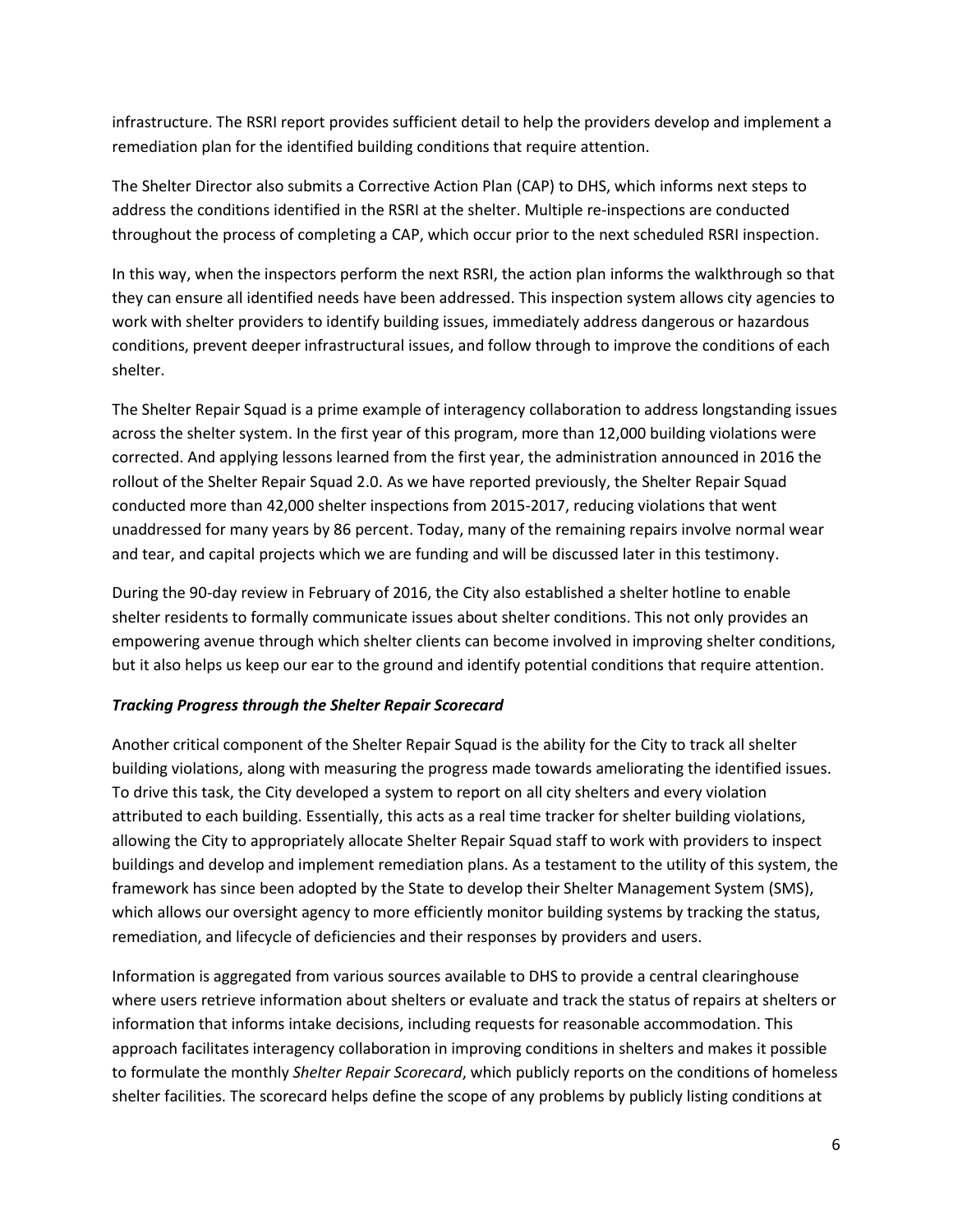all homeless shelters in New York City that do not meet applicable regulations and makes it possible to track progress in dealing with them.

The Shelter Repair Scorecard Contains:

- A summary page showing the total number of inspections conducted, any new problems found, and violations and other conditions resolved each month.
- A list of all shelter buildings, with summaries of the conditions in each building.
- A report card for each individual shelter with the number of each type of violation and progress in fixing them. This page will describe the type of shelter, the total number of units and the owner of the building.

## *Financing*

On a parallel track to the efforts of the Shelter Repair Squad, we are doubling down in our short- and long-term determination to adequately fund our not-for-profit sector and provide our partners with efficient mechanisms so that they are able to deliver the services our homeless clients rely on as they get back on their feet.

As part of the *Turning the Tide* plan to reduce our footprint while meeting capacity needs, and improve physical conditions at family and adult shelters, \$600 million in capital funding was allocated in FY18 over 10 years to help achieve this goal. This builds on over \$52 million over four years in FY16 for 30 new capital projects at shelter facilities to address DHS shelter conditions and \$90 million added over 5 years in FY17 for building upgrades at facilities, including 61 new capital projects.

Our commitment to adequately fund our not-for-profit sector is further exemplified in the FY19 Executive Budget, in which we invested an unprecedented \$236 million to increase funding for providers to both maintain and repair the physical infrastructure of shelters and provide social services in shelters. This increase in funding is complementary to the additional \$163 million we spend annually for health and mental health services in shelter.

Overall, the FY19-22 September capital budget contains more than \$350 million for capital projects. DHS manages some of our projects in-house, and other generally larger projects are managed in partnership with the Department of Design and Construction (DDC).

As of this moment, we have 61 projects actively being designed and 24 projects are in construction. DHS and DDC have forty-five (45) projects in the planning stage preparing for design, all of which are planned to begin during this Fiscal Year.

## *Responding to Introductions*

## *Proposed Int. No. 915*

Int. No. 915 would amend the administrative code of the city of New York, in relation to requiring the department of homeless services and human resources administration to post shelter, supportive housing and cluster site data. DSS has already made a commitment to engage in efficient shelter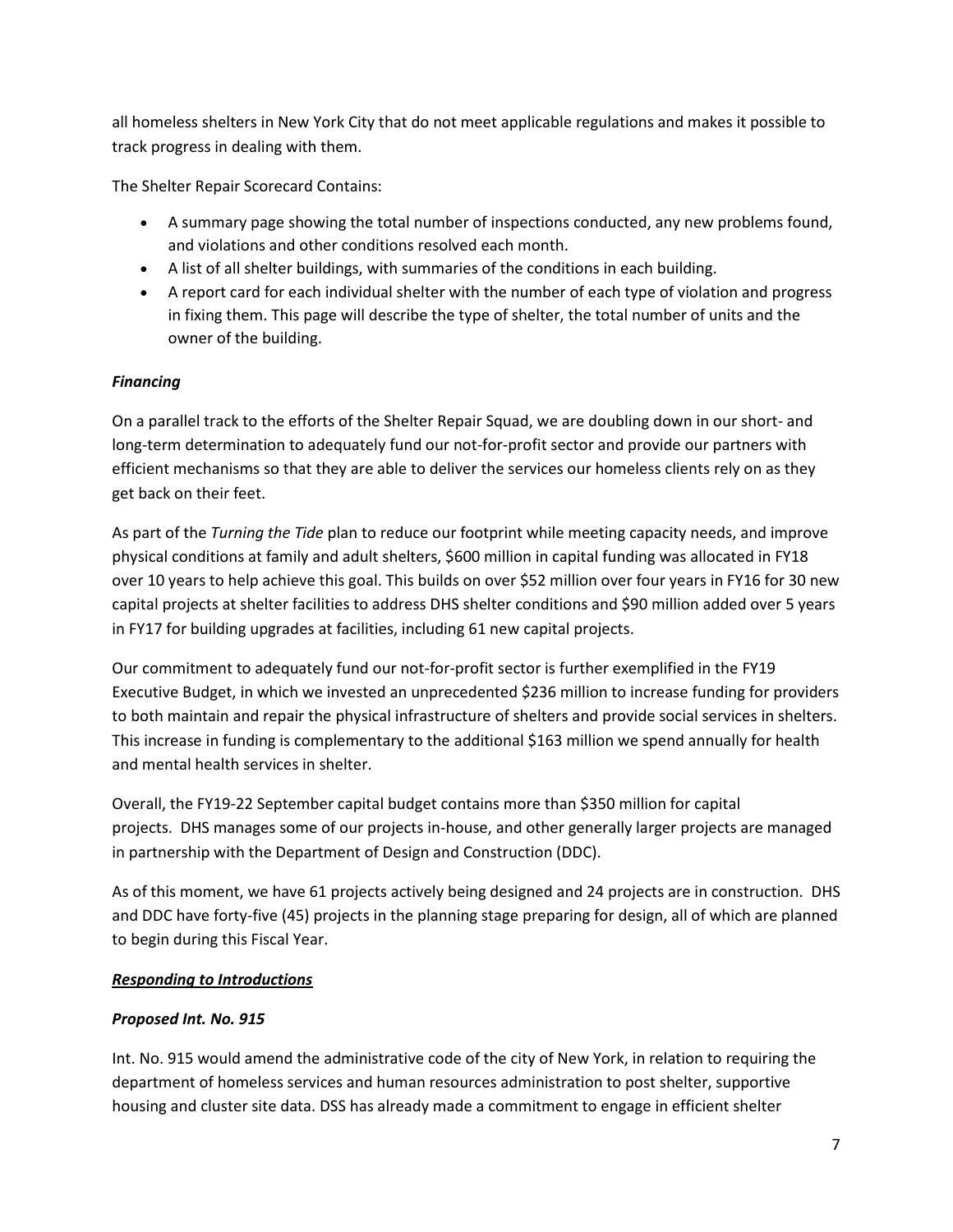reporting, including items such as rental assistance placements, information regarding the census of shelter facilities, supportive housing placements, security, and model budget contracts. We look forward to working with the sponsors to address the intent of this bill through our reform initiatives and practices, including any modifications that would be helpful based on discussion with sponsors.

#### *Proposed Int. No. 1110*

Int. No. 1110 would amend the administrative code of the city of New York, in relation to housing specialists within the human resources administration and department of homeless services. We agree that having professionals available to help individuals experiencing homelessness find permanent affordable housing is one of many important components needed to help individuals and families get back on their feet. Accordingly, we would like to work with the sponsors to craft legislation that is both effective and operationally feasible.

## *Proposed Int. No. 883*

Int. No. 883 would amend the administrative code of the city of New York, in relation to requiring the department of homeless services to provide customer service training. DHS agrees that training staff is an important effort. We are already working to implement a comprehensive array of trainings for shelter staff and we look forward to working with the sponsors to align this bill with our reform initiatives that are in progress.

#### *Proposed Intros No. 884, 1232, and 1233*

These three proposed bills would amend the administrative code of the city of New York in relation to various components of shelter transfers. As part of the 90-day review, we identified reform of the shelter transfer process as a priority. DHS has drafted a transfer policy to reform the long-standing process. While we comply with current state shelter transfer regulations that have governed transfer policy, the State Office of Temporary and Disability Assistance (OTDA), our oversight agency, has advised us that it is issuing additional regulations that would preempt any local procedures that we had planned to implement. State OTDA has advised us that these regulations will be issued this month. Upon the issuance of these State regulations, DHS will finalize an updated transfer policy. We would like to work with the sponsors to align the language in the proposed legislation with the OTDA requirements when they are promulgated.

## *Conclusion*

Overall, the Administration has made comprehensive and concerted efforts to address years of underinvestment in the infrastructure of the shelter system with a combination of immediate investments alongside top-to-bottom organizational improvement reforms. We have taken substantial steps towards improving shelter system conditions by reducing the Giuliani-era cluster program by more than 50 percent. And with this month's announcement that nearly 500 cluster units will become permanent affordable housing in early 2019, we remain on pace to end the cluster program by 2021. Further, the City has stepped up its efforts to use data-informed strategies to identify and address